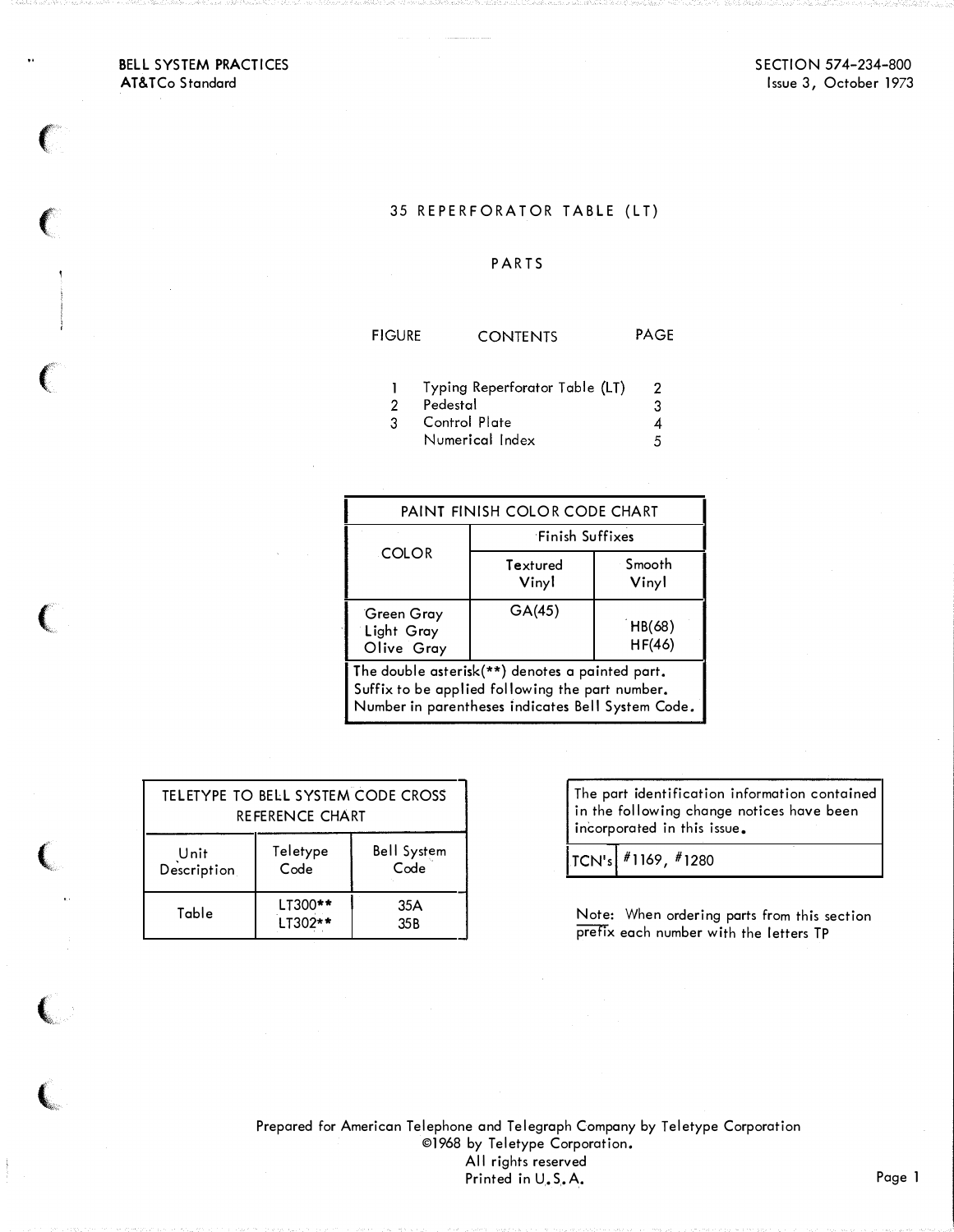SECTION 574-234-800



 $\rightarrow$ 

'')

)

)

.)'� "

¥J

'J

FIGURE 1. REPERFORATOR TABLE (LT)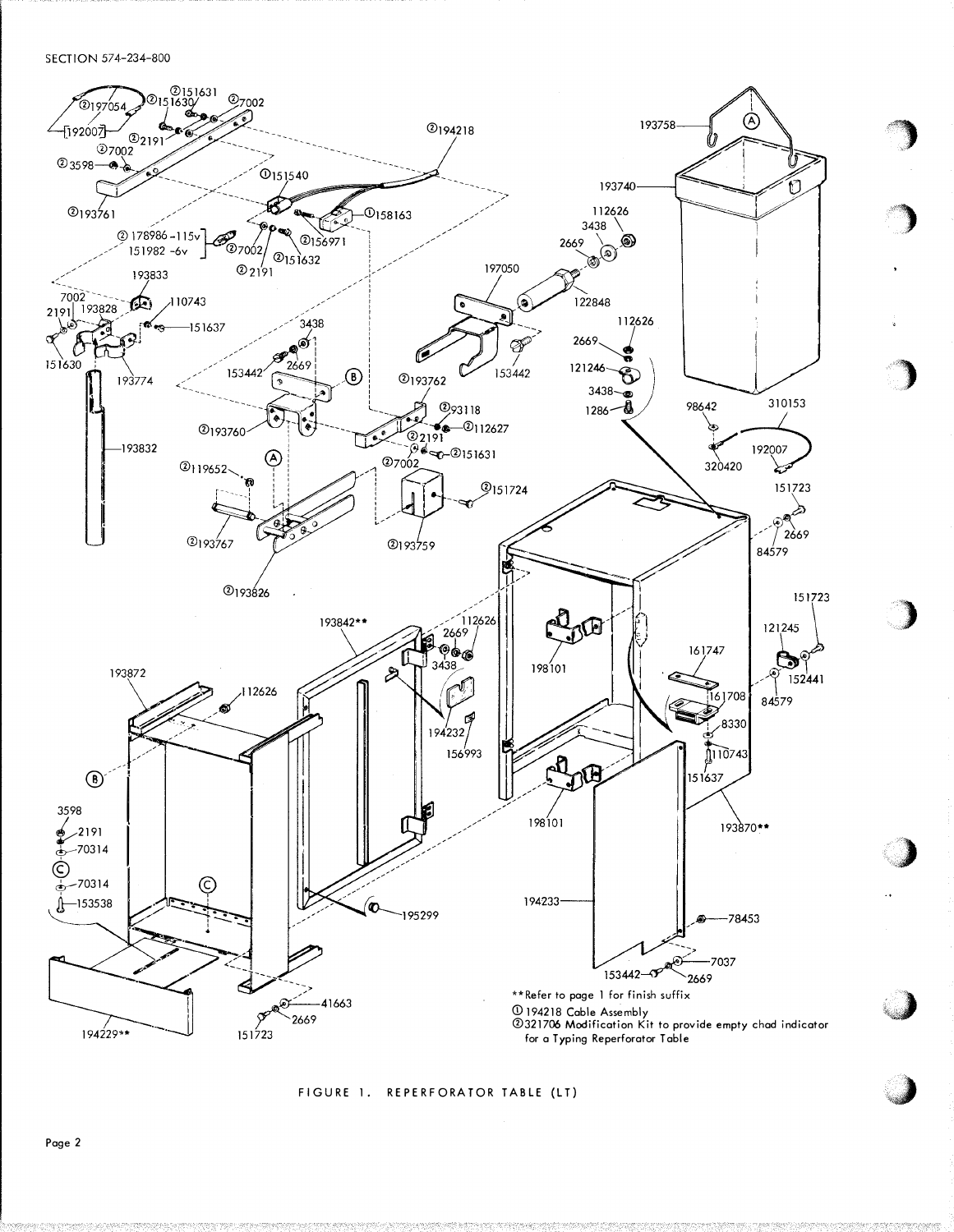

 $\big($ 

 $\overline{(\ }$ 

 $\big($ 

\*\* Refer to page 1 for finish suffix 194930\*\* Pedestal Assembly

FIGURE 2. PEDESTAL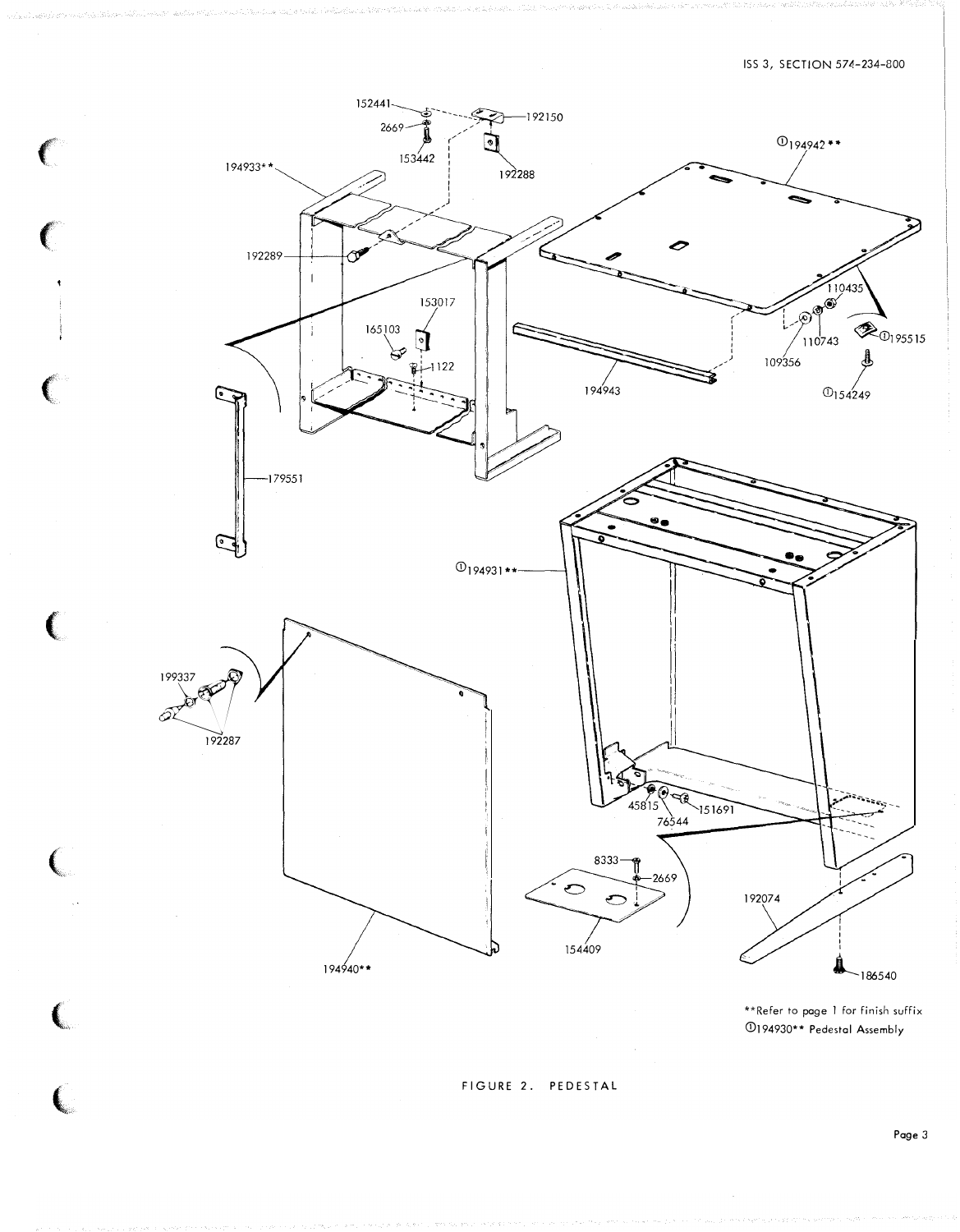

FIGURE 3. CONTROL PLATE